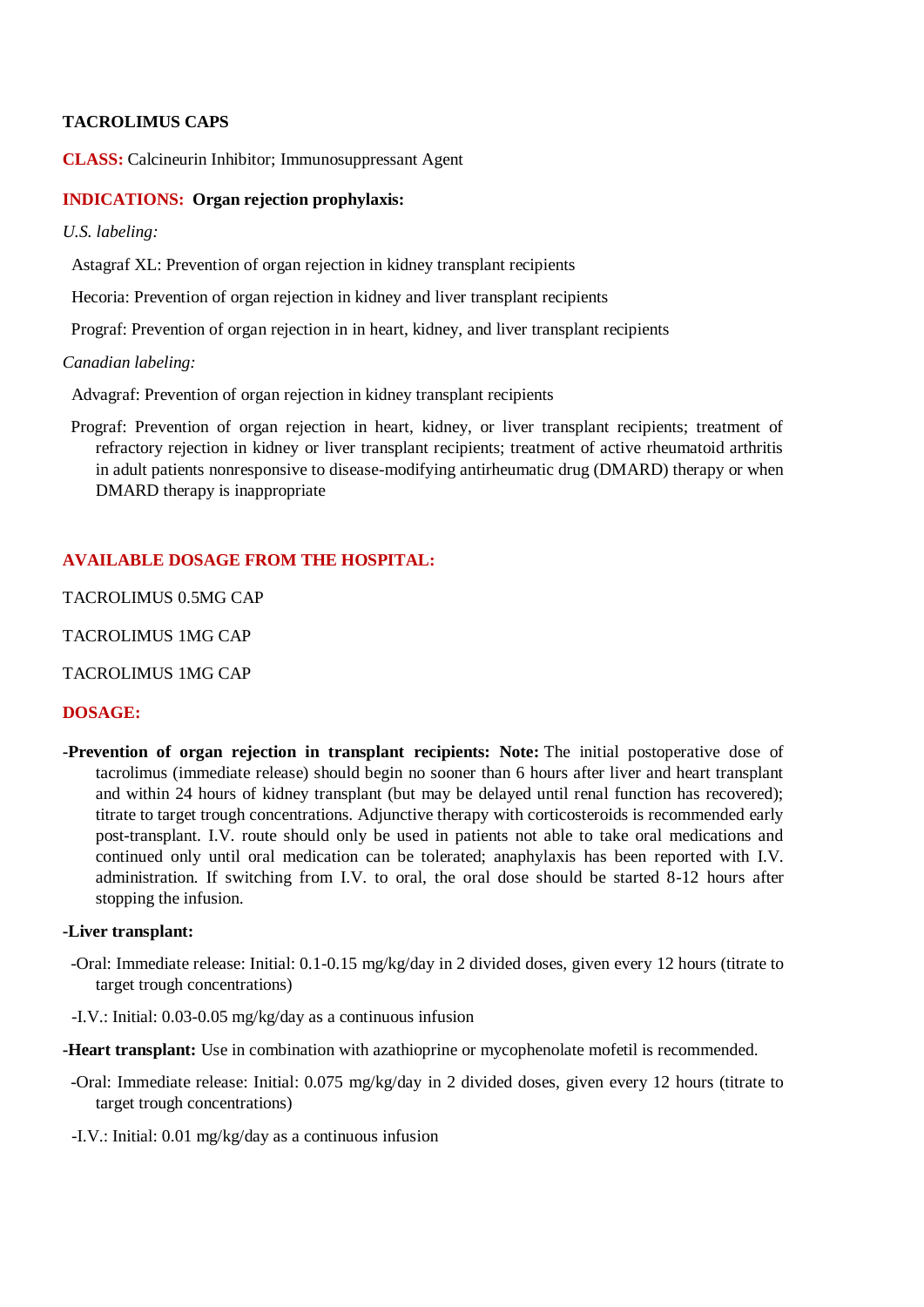**-Kidney transplant:** Use in combination with azathioprine or mycophenolate mofetil is recommended. **Note:** African-American patients may require larger doses to attain trough concentration.

Oral:

*U.S. labeling:*

- Immediate release (Hecoria, Prograf): Initial: 0.2 mg/kg/day in combination with azathioprine or 0.1 mg/kg/day in combination with mycophenolate mofetil; titrate to target trough concentrations. Administer in 2 divided doses, given every 12 hours.
- Extended release (Astagraf XL):
- With basiliximab induction (prior to or within 48 hours of transplant completion): 0.15 mg/kg once daily (in combination with corticosteroids and mycophenolate); titrate to target trough concentrations
- Without basiliximab induction: Preoperative dose (administer within 12 hours prior to reperfusion): 0.1 mg/kg
- Without basiliximab induction: Postoperative dosing (administer at least 4 hours after preoperative dose and within 12 hours of reperfusion): 0.2 mg/kg once daily (in combination with corticosteroids and mycophenolate); titrate to target trough concentrations
- Conversion from I.V. to extended release: Administer the first oral extended release dose 8-12 hours after discontinuation of I.V. tacrolimus

## *Canadian labeling:*

- Immediate release (Prograf): Initial:  $0.2$ - $0.3$  mg/kg/day in 2 divided doses, given every 12 hours in combination with corticosteroids and other immunosuppressive agents; titrate to target trough concentrations
- Extended release (Advagraf): Initial: 0.15-0.2 mg/kg once daily; titrate to target trough concentrations. Administer in combination with corticosteroids and mycophenolate mofetil (MMF) in *de novo* kidney transplant recipients. Antibody induction therapy should also be used.
- Conversion from immediate release to extended release: Initiate extended release treatment using previously established total daily dose of immediate release. Administer once daily.

I.V.: Initial: 0.03-0.05 mg/kg/day as a continuous infusion

## **-Graft-versus-host disease (GVHD) (unlabeled use):**

## *Prevention:*

- Oral: Convert from I.V. to immediate release oral dose (1:4 ratio): Multiply total daily I.V. dose times 4 and administer in 2 divided oral doses per day, every 12 hours (Uberti, 1999; Yanik, 2000).
- I.V.: Initial: 0.03 mg/kg/day (based on lean body weight) as continuous infusion. Treatment should begin at least 24 hours prior to stem cell infusion and continued only until oral medication can be tolerated (Przepiorka, 1999; Yanik, 2000).

# *Treatment:*

- Oral: Immediate release: 0.06 mg/kg twice daily (Furlong, 2000; Przepiorka, 1999)
- I.V.: Initial: 0.03 mg/kg/day (based on lean body weight) as continuous infusion (Furlong, 2000; Przepiorka, 1999)
- **-Rheumatoid arthritis:** Canadian labeling (not in U.S. labeling): Oral: Immediate release: 3 mg once daily; carefully monitor serum creatinine during therapy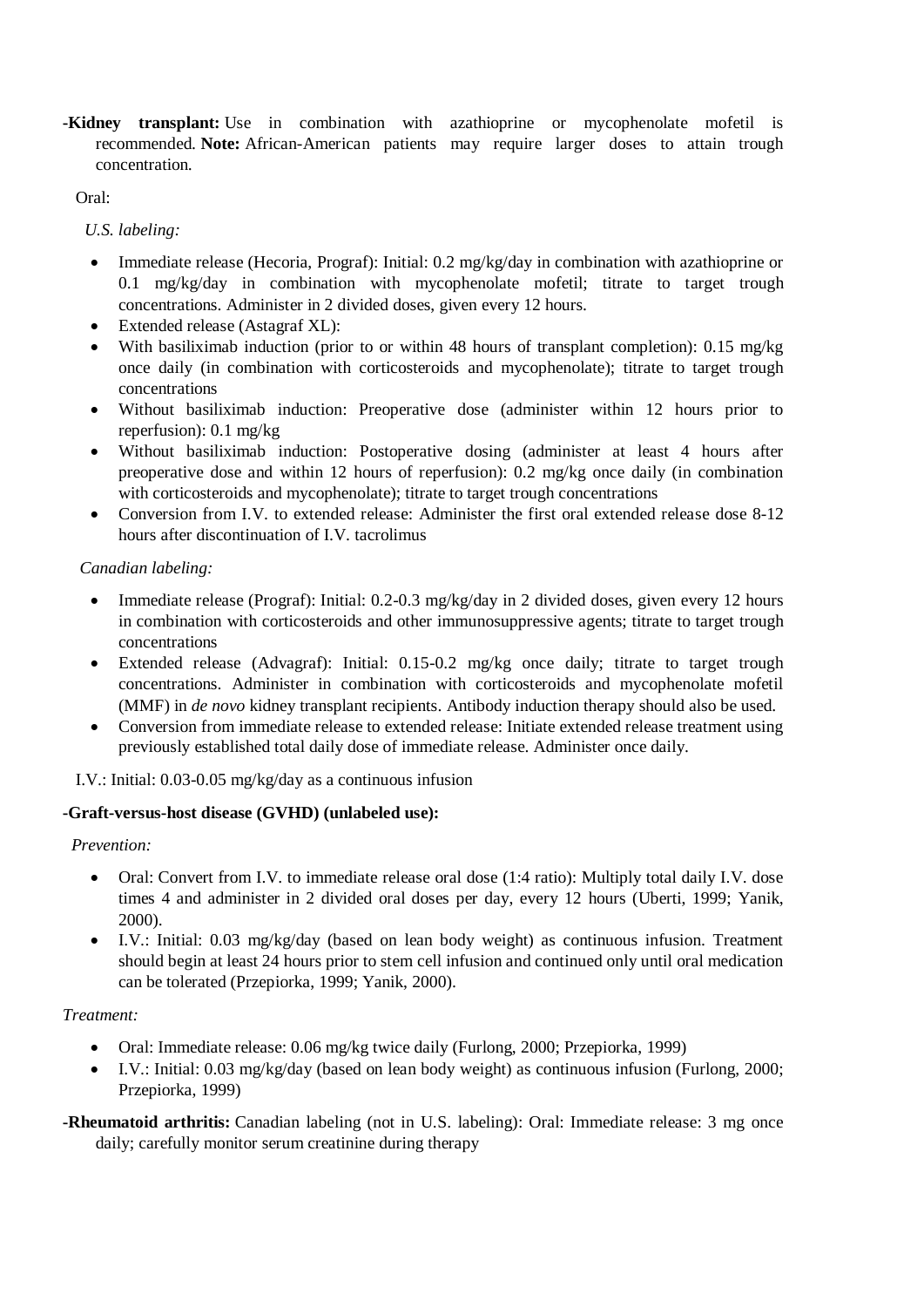## **Geriatric**

Refer to adult dosing.

### **Renal Impairment**

- -Evidence suggests that lower doses should be used; patients should receive doses at the lowest value of the recommended I.V. and oral dosing ranges; further reductions in dose below these ranges may be required. May also require dose reductions due to nephrotoxicity.
- -Kidney transplant: Tacrolimus therapy in patients with postoperative oliguria should begin no sooner than 6 hours and within 24 hours (immediate release) or 48 hours (extended release) post-transplant, but may be delayed until renal function displays evidence of recovery.
- -Hemodialysis: Not removed by hemodialysis; supplemental dose is not necessary.
- -Peritoneal dialysis: Significant drug removal is unlikely based on physiochemical characteristics.

#### **Hepatic Impairment**

Use of tacrolimus in liver transplant recipients experiencing post-transplant hepatic impairment may be associated with increased risk of developing renal insufficiency related to high whole blood levels of tacrolimus. The presence of moderate-to-severe hepatic dysfunction (serum bilirubin  $>2$  mg/dL; Child-Pugh score  $\geq$ 10) appears to affect the metabolism of tacrolimus. The half-life of the drug was prolonged and the clearance reduced after I.V. administration. The bioavailability of tacrolimus was also increased after oral administration. The higher plasma concentrations as determined by ELISA, in patients with severe hepatic dysfunction are probably due to the accumulation of metabolites of lower activity. These patients should be monitored closely and dosage adjustments should be considered. Some evidence indicates that lower doses could be used in these patients.

## **COMMON SIDE EFFECT:**

**≥15%:**

- Cardiovascular: Hypertension (13% to 62%), edema (peripheral 11% to 36%), chest pain (19%), edema (18%), pericardial effusion (heart transplant 15%)
- Central nervous system: Headache  $(24\%$  to 64%), insomnia  $(30\%$  to 64%), pain  $(24\%$  to 63%), fever (19% to 48%), postprocedural pain (kidney transplant 29%), dizziness (19%)
- Dermatologic: Pruritus  $(15\%$  to 36%), rash  $(10\%$  to 24%)
- Endocrine & metabolic: New-onset diabetes after transplant (75% kidney transplant), hypophosphatemia (28% to 49%), hypomagnesemia (16% to 48%), hyperglycemia (21% to 47%), hyperkalemia (13% to 45%), hyperlipemia (10% to 31%), hypokalemia (13% to 29%), diabetes mellitus (24% to 26%), post-transplant diabetes mellitus (heart transplant 13% to 22%; kidney transplant 20%; liver transplant 11% to 18%)
- Gastrointestinal: Diarrhea  $(25\%$  to  $72\%)$ , abdominal pain  $(29\%$  to  $59\%)$ , nausea  $(32\%$  to  $46\%)$ , constipation (23% to 36%), anorexia (7% to 34%), vomiting (14% to 29%), dyspepsia (18% to 28%)
- Genitourinary: Urinary tract infection (16% to 34%)
- Hematologic: Anemia  $(5\%$  to 50%), leukopenia  $(13\%$  to 48%), leukocytosis  $(8\%$  to 32%), thrombocytopenia (14% to 24%)
- Hepatic: Liver function tests abnormal  $(6\%$  to  $36\%$ ), ascites  $(7\%$  to  $27\%)$
- Local: Incision site complication (kidney transplant 28%)